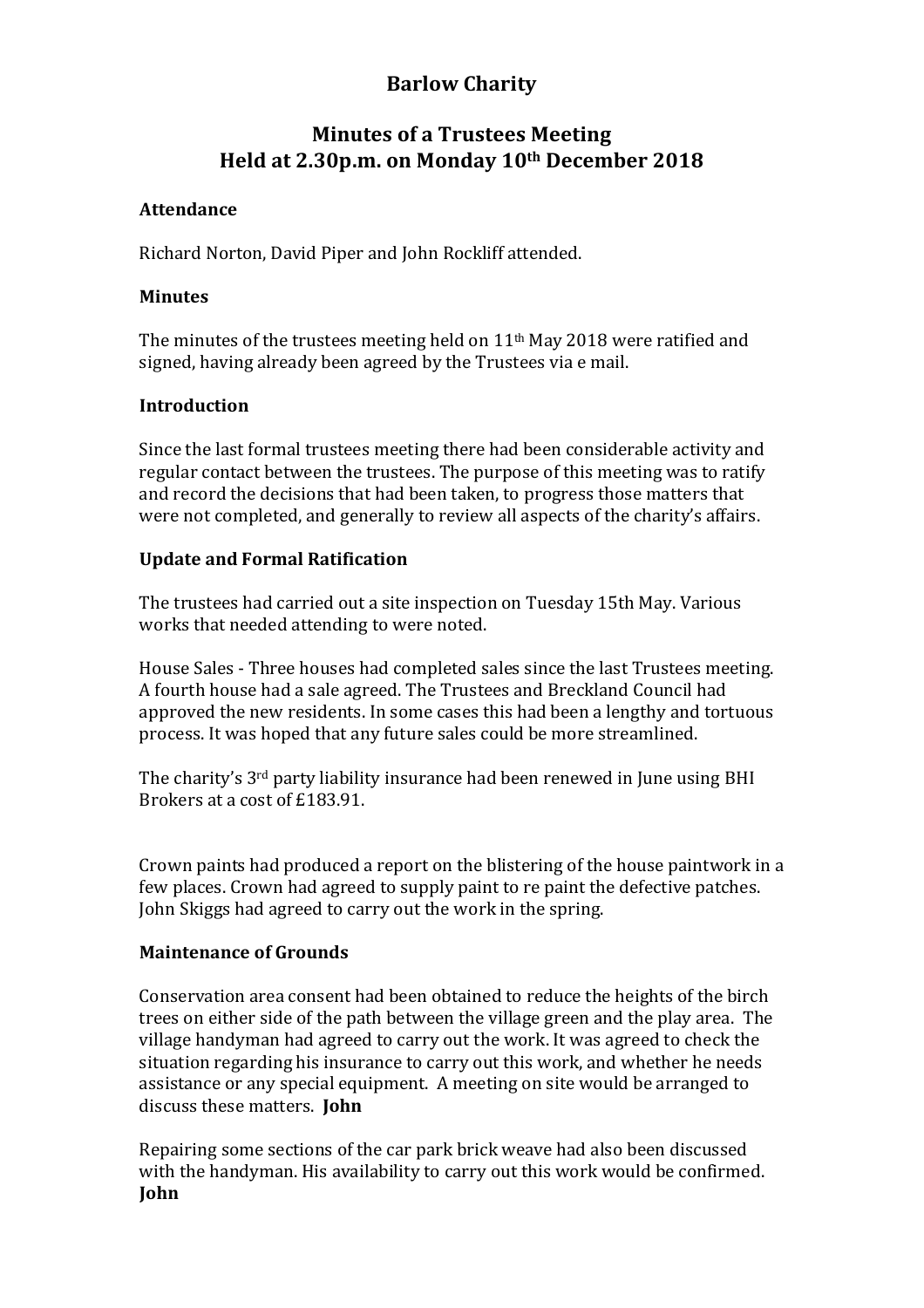Some residents were not satisfied that the shrub beds in front of the houses were being cared for as well as they could be. This would be discussed with the village handyman to see if he wished to carry on with this responsibility. If not then a new gardener or gardening contractor would be sought.

The handyman had renewed a section of the knee fencing adjacent to the car park. Also he had removed weeds from the car park. This was ongoing work.

It was agreed to ask Chris Bingham to cut the hedge at the rear of Old School Green. **John**

The installation of CCTV for the village green and the play area was discussed. It was agreed to work with the Parish Council on this matter as it was the PC that managed these areas.

## **Finance and Accounts**

It was agreed to accept the charity's solicitor's proposal to bill  $£1,100$  for work in connection with changes to the leases of the houses recently sold.

David Piper presented the accounts for the year to  $31<sup>st</sup>$  March 2018. These had been scrutinised by Luisa Cantera, who has signed the Independent examiner's report on the accounts, which is required by the Charity Commission. They showed income of  $E21,838.79$  and an expenditure of  $E18,692.78$ . The figures were higher than previously because they included some money raised and passed on to fund the play area. The balance in the bank was  $£11,952.73$ , as of  $31<sup>st</sup>$  March, 2018, and the current balance is £16,111,41. The Barlow Charity will need to maintain and increase this balance in the coming vear, in order to have the funds necessary for major repairs to the car park in the future.

Richard had received a letter from the HSBC safeguarding team. Subsequent to that had a telephone conversation with them to answer various questions. HSBC will come back to him if they require any further information.

It was agreed to look into setting up on-line bank payments. **John** 

## **Rent**

All but one householder was paying their rent of  $£28.07$  on time each month. It was agreed that the correct amounts needed to be paid in accordance with the lease terms. **John** would contact the resident who was not paying to reminding them of this.

The lease terms state that the rent can be increased in line with the change in the Retail Prices Index. The current rent level was set using the RPI for November 2014 (that being the latest published RPI as at  $1<sup>st</sup>$  January 2015). The increase was implemented from September 2016. The leases allow a further uplift in line with RPI from January 2018. The trustees agreed to implement this from  $1<sup>st</sup>$ April 2019. Residents would be written to before the beginning of March to allow them to adjust their standing order payments in April. **John** 

It was agreed to hold a meeting with all residents after the new residents had moved in, or in any event within the next few months.